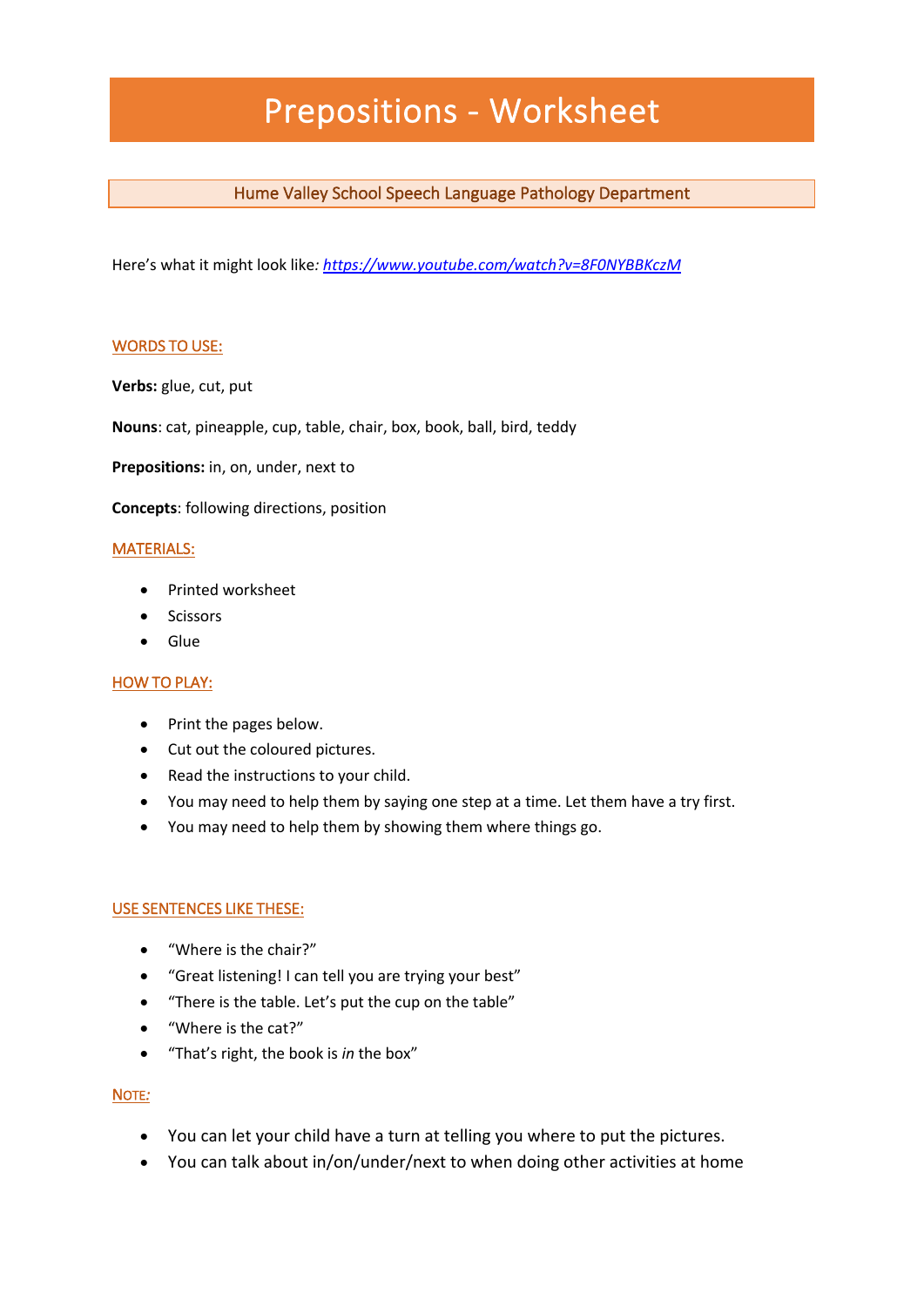# **Instructions:**

- **1.** Put the cat under the table
- **2.** Put the pineapple next to the cat
- **3.** Put the book in the box
- **4.** Put the bird on the chair
- **5.** Put the teddy next to the box
- **6.** Put the cup on the table
- **7.** Put the ball under the chair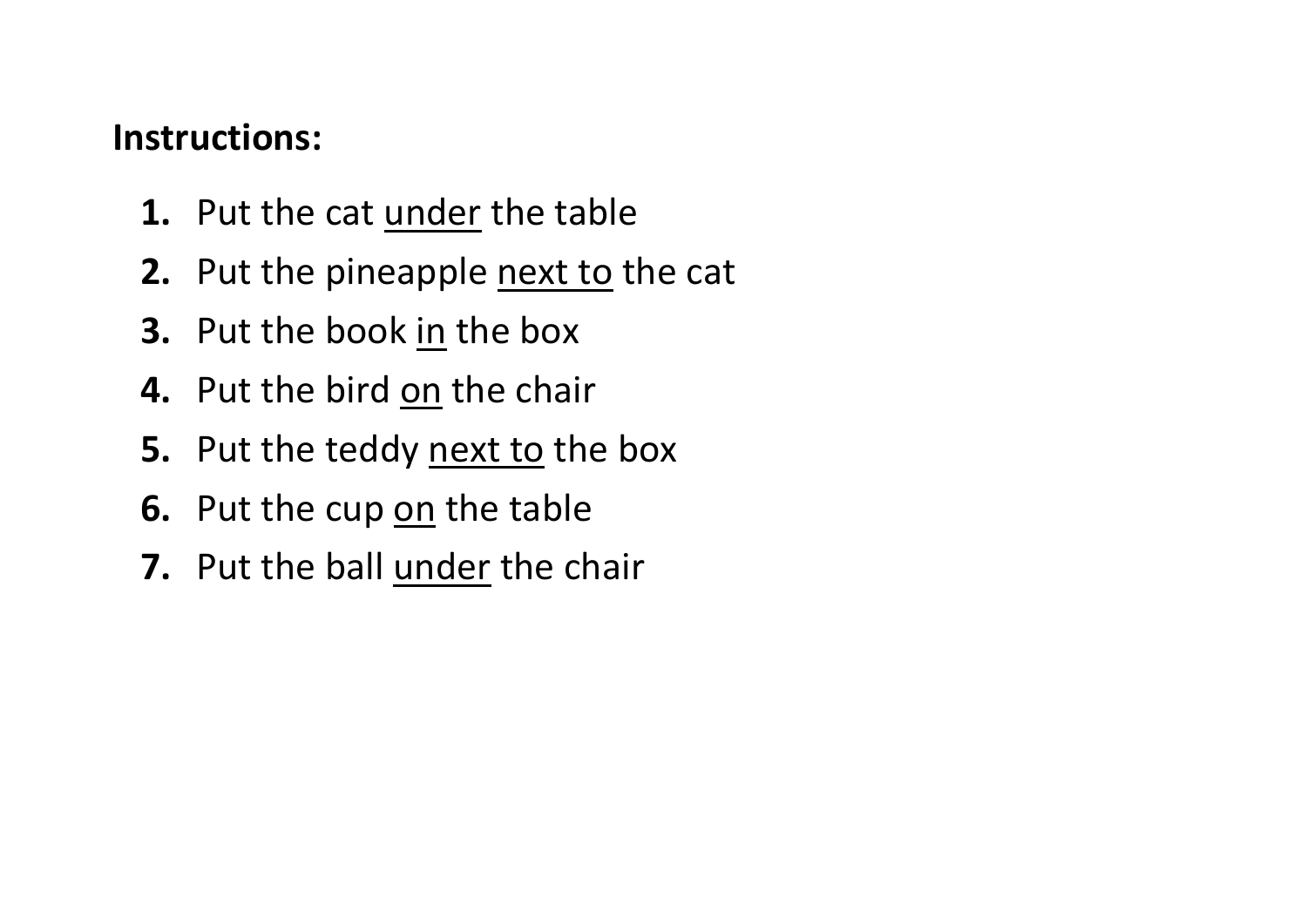